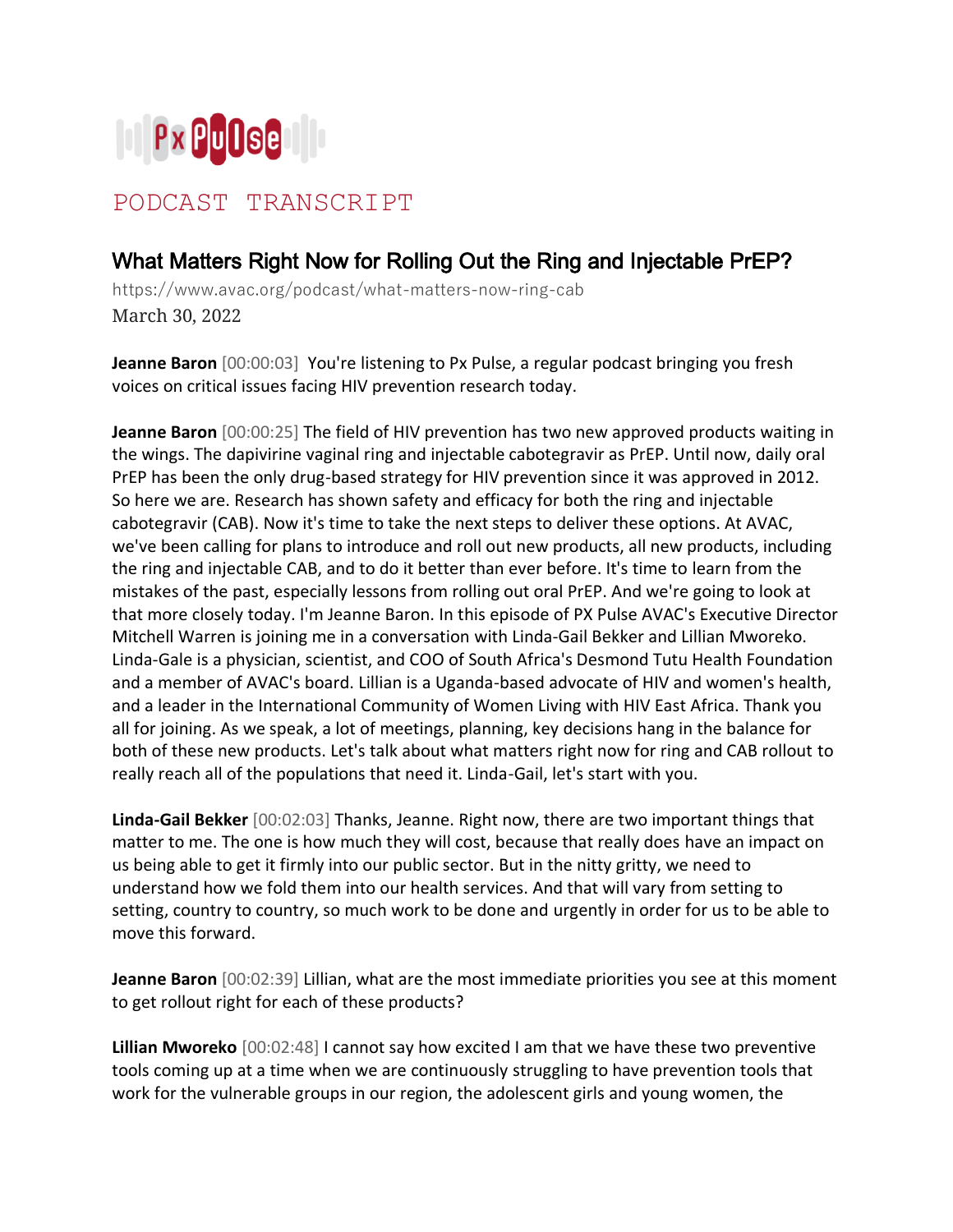female sex workers, and key populations. So what matters most right now is the urgency. There has to be immediate demand creation.

**Jeanne Baron** [00:03:27] Yeah, what's urgent about demand creation?

**Lillian Mworeko** [00:03:31] We are seeing countries not coming out very, very fast, [not as fast] as we would want them to do. And that means that they have to be pushed. So for me, demand creation, having the populations that are being impacted by the new HIV infections coming up strongly and pushing so that our countries are able to take this agenda forward is one important factor for me. And then there has to be a push on how we are going to bring down the costs. But also how we are going to make it real. We cannot continue talking about prevention that is not reaching the vulnerable groups. So I say again, to look at the question of cost, we must have voices. We are going to need to have activists stand up and speak loudly as to why it is important to bring these costs down. And for me, at this moment, there has to be a policy change and shift. We have Zimbabwe to learn from. Zimbabwe has approved the use of dapivirine vaginal ring, and also South Africa has given us a green light. Therefore there has to be a shift in policies and guidelines at the country level. So for me, it matters a lot that countries must adapt and change their policies and guidelines to make sure that they include these two preventive tools within their guidelines.

**Jeanne Baron** [00:05:07] Right. I hear you that governments have to not just approve but also integrate newly approved products into policies and practice. And hats off to Zimbabwe and South Africa for showing a commitment to making the ring available. We'll touch on this again in a moment. But first, let me ask you when you're talking about demand creation, who needs to push who?

**Lillian Mworeko** [00:05:33] So to me, what matters right now, and looking at where we've come from and where we are, most of the things that we have right now is because these communities stood up and said, 'we cannot wait any longer.' We have to mobilize adolescent girls and young women who are continuously, for example, getting infected in my region, sub-Saharan Africa. We have to mobilize communities of key populations. We have to mobilize civil society to make sure that they are pushing their governments, that they are pushing the donors, that they are pushing the pharmaceuticals to make sure that what needs to be done is done. But if we sit back and we are not showing them why it is important and how they have to do it, they may not move at the speed at which we need these processes to move.

**Jeanne Baron** [00:06:27] So it's the communities who need these products who must demand that decision-makers such as governments, funders and drug makers do what it takes, do their part to speed these products, which we know work, onto the shelf and into people's hands. And there is momentum right now behind both these products. As we mentioned earlier, South Africa's regulatory body has just joined Zimbabwe in giving a green light to the ring. And as we speak, the WHO is developing guidelines for injectable cabotegravir. Mitchell, one of the big lessons from oral PrEP is that it took too long before it was delivered at scale. It was approved in 2012, but approval in many countries took years, including in the African countries where HIV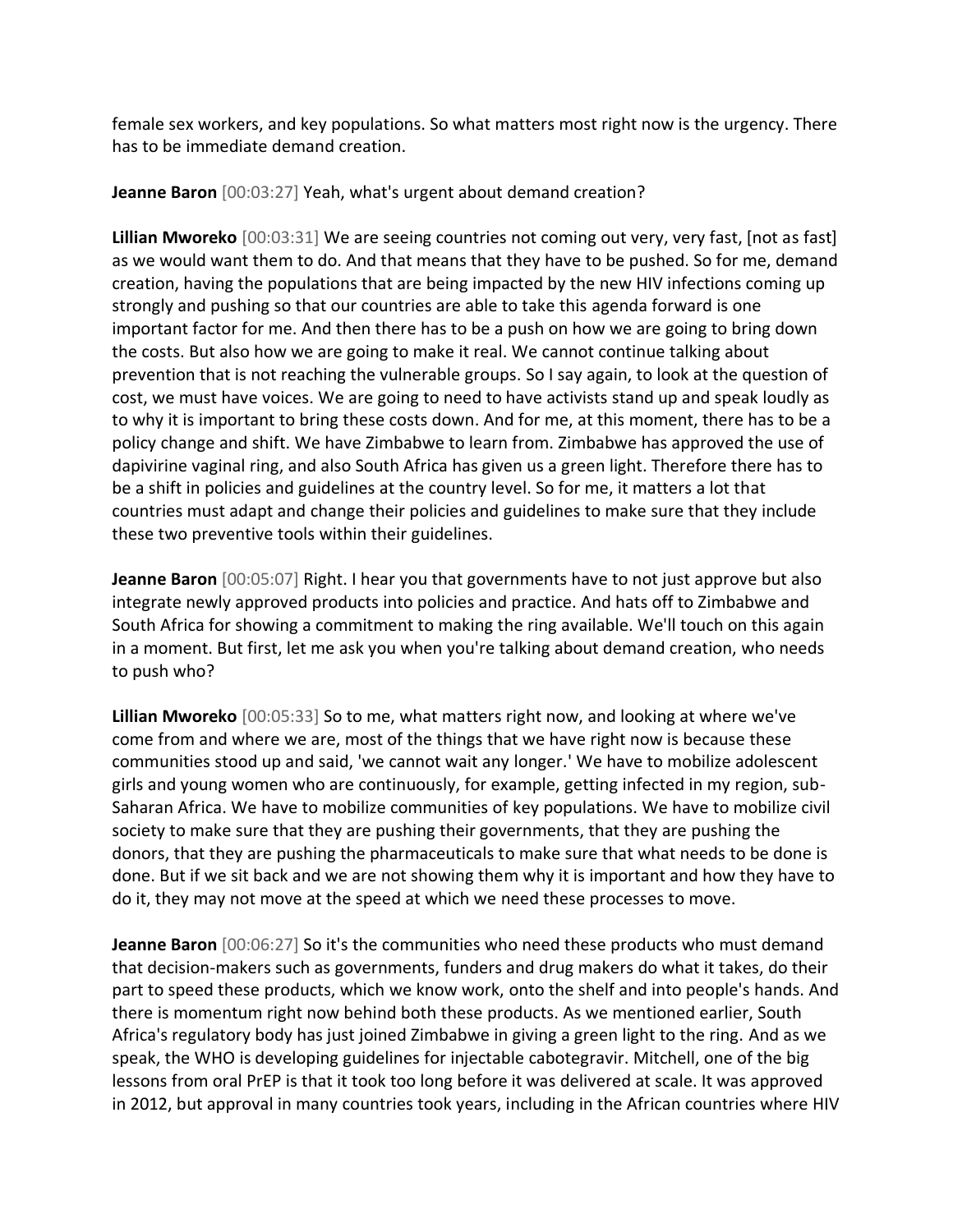continues to be a really heavy burden. The number of people using it all over the world remained really low until 2020 or so. And it's still too low, approaching two million users when there's tens of millions who might benefit from it. What does the field need to do differently?

**Mitchell Warren** [00:07:37] Well, I do think, and I'd love to hear both Lillian and Linda-Gail's reflections, you know, there's so much time and effort put into the clinical trials. And yet we don't commit similar urgency and resources to what comes after efficacy. A lot of emphasis in funding for research and development, but less so for delivery. Oral PrEP really demonstrated that, as you just said, Jeanne, and we need to flip the script. Not only for these new products, but for future products. How do we get people to understand that the investments in delivery are actually even more important than the ones in R&D? Because if we don't invest in the delivery, then the fruits of great science, whether it's PrEP in any form or COVID vaccines, don't have impact. And I'm wondering, given the current environment both with HIV prevention and with COVID vaccines, if there is a new way to think about what needs to happen.

**Linda-Gail Bekker** [00:08:35] Yes, Mitchell, Jeanne, if I could just chime in here, I think the best model of late has been how we've really tackled COVID vaccines, right? Yes, there was urgency in clinical trial development of COVID vaccines, but thereafter there has been an unprecedented push to get these vaccines into arms really across the world.

**Jeanne Baron** [00:08:58] And what has it taken? What are some of those models?

**Linda-Gail Bekker** [00:09:02] It's been extraordinary. We've differentiated care. We've said you can drive through. We've had pop-ups. We've had vaxi- taxis. I mean, you name it, we've had innovation around getting these vaccines out. Now, even in the face of that, we know there has been some reluctance on the part of individuals. I think there's even lessons there, that if you don't go out with good information to people, and I think Lillian's right, we need to create that demand. But before we create demand, we've got to make sure that every woman you know, every young MSM person, every person who could benefit from PrEP is fully aware, That's number one, that there is such a thing as pre-exposure prophylaxis in the world today. Secondly, that they now have choice that choice includes taking a daily pill, an event-driven pill, an injectable PrEP, or indeed for women, a vaginal ring. And this is just revolutionary. We then have to make this accessible to every single person who could benefit.

**Jeanne Baron** [00:10:10] And let me just quickly add here, you referred to MSM, that's men who have sex with men and gay men. And Linda-Gail, let me press you, actually all three of you. What lessons from oral PrEP are you focused on at this stage of planning for these two new products?

**Linda-Gail Bekker** [00:10:26] Yeah. So maybe I'll jump in with the one that I tend to be most involved in, and that is the dreaded word 'pilot'. So I do hear quite a lot of chat about how we need to do the health service research or the implementation science to understand: where are we going to do this? Who is going to administer it? How is it going to be administered? How do we distribute it? Et cetera. And indeed, we do need to do that learning. But I think what we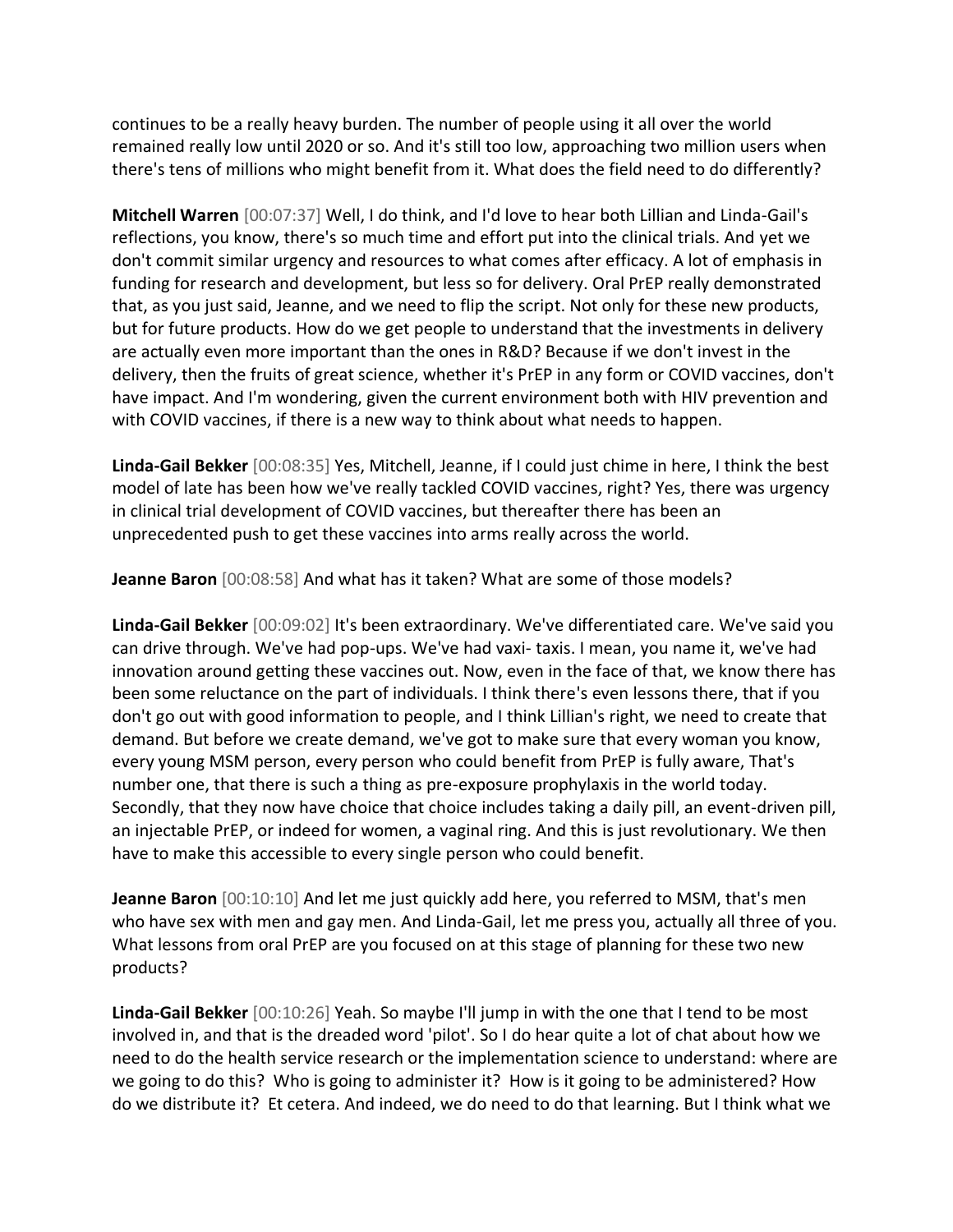did with oral PrEP, which was a mistake, was that it was a bit of a free for all in terms of the implementation science. And we tended to do it in serial and wait for results before we move to the next step. Certainly, that was my impression from where I was sitting. This time around, that urgency that Lillian was speaking about is something that needs to drive the engines. That we really figure out by when we want to have these products in the hands of women, outside of pilots, outside of implementation, by when do we want to scale up? And then we kind of work backwards in terms of what can we do between this time and that time and hold ourselves accountable to meet those goals? And with the vaginal ring now in South Africa, we have no excuse. We have regulatory approval. What are we going to do immediately to enable that move towards scale up? There needs to be consensus about that. Less talk, more do, within the next months, not years.

**Jeanne Baron** [00:12:11] So working in parallel, scale up in the real world, while pursuing questions about what will make programs most effective. Lillian, is this kind of approach on track?

**Lillian Mworeko** [00:12:22] Speaking where I'm sitting here in my country in Uganda, it is so disheartening that the National Drug Authority, for example, has given an approval that indeed we should be moving forward with the ring. But we are still waiting for the ministry to make the announcement. But as I sit here and speak, young people, female sex workers, key populations are getting infected. And then you get in meetings, and you're getting statistics, statistics. So the accountability for me comes in that the international community may need to really stand up and speak to this. There's a question around who makes decisions for people because some of the countries are waiting for this announcement from America. But the FDA is not saying anything.

**Jeanne Baron** [00:13:18] Right. The ring's developer withdrew it from FDA review, and this has troubled advocates for women and HIV prevention around the world, who know regulators in other countries often prefer to follow an FDA approval. I hear you saying governments have to step up with or without the FDA. At the time of this recording, Zimbabwe and South Africa have announced approval of the ring, but Uganda is one of several countries who've only quietly approved it. You're saying it's time for governments to get out there and really lead on scaling up access to these lifesaving interventions?

**Lillian Mworeko** [00:13:55] Yes. So I think America and its decision-making powers must also be held accountable because it impacted the vulnerable groups in our region. But if it works for Africa, why not give it? We should be making decisions because every human being matters. So that is for me number one. I think the second point here is that what we have learned in the past, in so many years, it is going to be critical that communities are at the center of decisionmaking, at the center of our implementation, that they are not just left out there as beneficiaries, but that they are part and parcel of every stage. This is one thing that we have learned for over forty years. I think that it raises an important point around integration. I hear you, Linda-Gail, and I agree with you. But from where I come from, as a community person, I think one of the key things that needs to be done faster is that we are not going to continue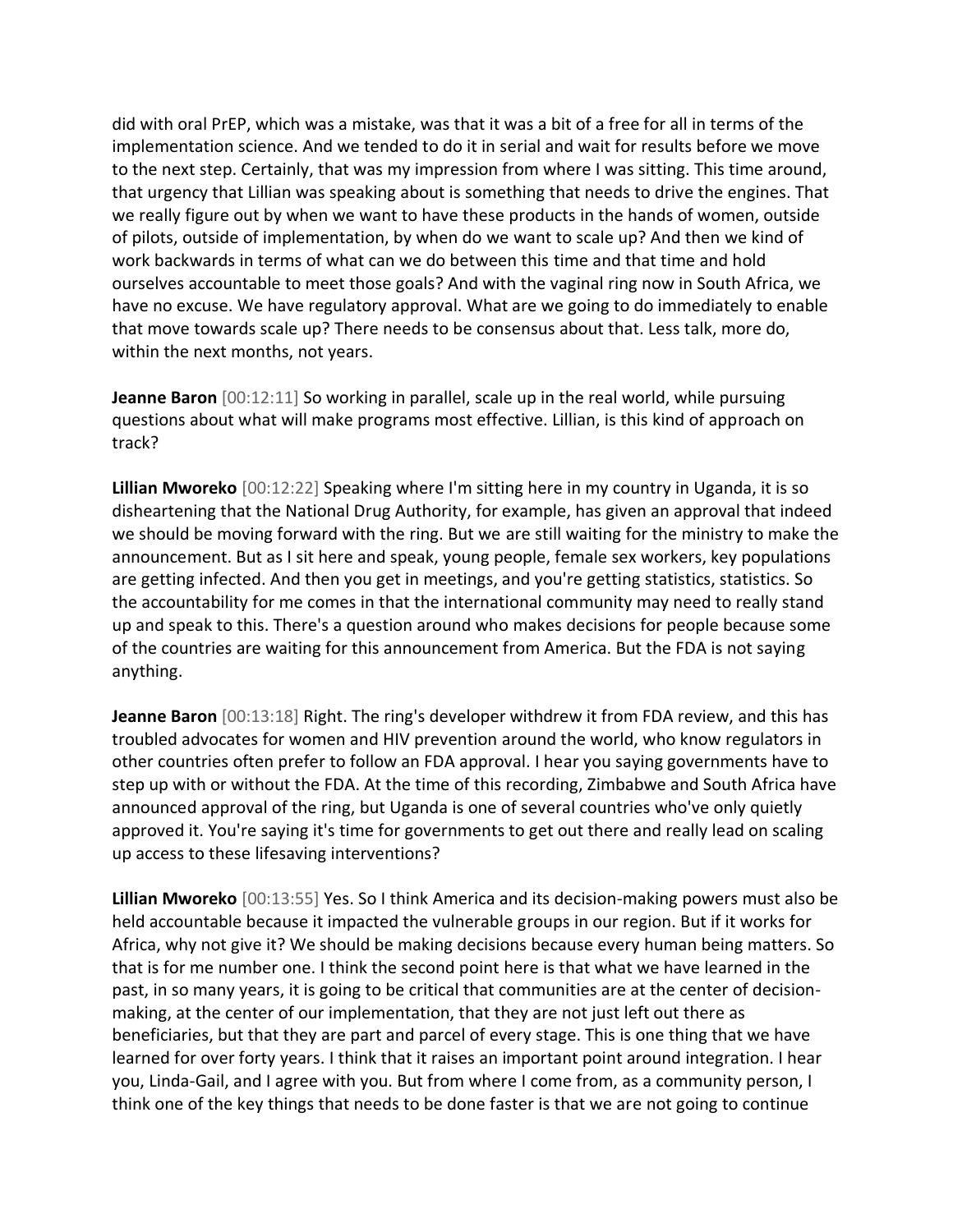learning and learning and learning when people are waiting for services. So for me, my call is that we need to implementation actions happening and we learn from what we are doing.

**Linda-Gail Bekker** [00:15:26] Here, here. That needs a resounding applause.

**Mitchell Warren** [00:15:30] What Lillian, you said, is so very important and it reminded me, one of the most exciting opportunities we have in front of us right now is to break the mold of thinking about products. Rather, [the field should be thinking about] how to engage in a different conversation about the individual, about the young woman, about making those options actual choices. And that actually is both incredibly exciting, but also it's a new challenge for us. And picking up a bit on something you said, Linda-Gail, about how we stop the incremental...'Let's do oral PrEP now, let's add the ring, now let's add injectable.' Rather, how do we imagine an entirely new approach that can say to people, 'let's talk about your life. Let's talk about relationships and sexuality and what you might want and need. Oh, and we have a bunch of options that you may be interested in hearing more about.' And we haven't had that opportunity, and we certainly haven't taken advantage of that opportunity in HIV prevention. I get excited by that prospect and I wonder if that provides opportunities, Linda-Gail and Lillian, for us to really think in completely different ways.

**Lillian Mworeko** [00:16:40] I agree with you, Mitchell. If we place people at the center, if we use person-centered approaches, I think we get there. But sometimes I feel like that is more on paper than in reality. But also, I feel that it comes at the end. How I see it happen is small, small bits. [People say,] 'Let's continue learning.' And then the question is, you are learning on people's lives. Studies have been done, [the products] have shown they actually work. But then the next conversation that I'm predicting that is going to happen is, 'OK, let's get into pilots to see whether it is going to work. And by the time we finish pilots, the momentum is gone, but lives are lost that cannot be gotten back. For me, it is more about: do we care about the human beings that we want to serve? And you can place that in every situation. For example, if you talk about the country, they are going to be negotiating around 'Shall we have resources to sustain it.' Then. 'We need to have a conversation around policies or guidelines. What does it mean?' If you go to funders, it is the same. 'Do we have enough resources? How would we place this into the context?' But meanwhile, the person, that human being, is at the mercy of all these processes.

**Linda-Gail Bekker** [00:18:23] I agree. And I think maybe two things I want to say on the paradigm shift. The one is, we can learn as we do. Lillian said it and I'm going to underscore it. We can learn as we go, rather than the small pilots that we learn little bits of work from. Let's think big. That would be the first, let's think urgently. And then, I also want to say, we have paid lip service to the fact that prevention is different from anti-retroviral therapy. Although they use somewhat of the same product, in terms of antiviral-based preventions, it is a very different paradigm, and I don't know that we've come at it from that viewpoint. People seeking prevention are healthy and well. We've said this many times, but then we don't treat them like that. We insist they have to come into health service facilities. They have to be seen by accredited healthcare workers. They have to often fill out forms. Then they are judged on a sort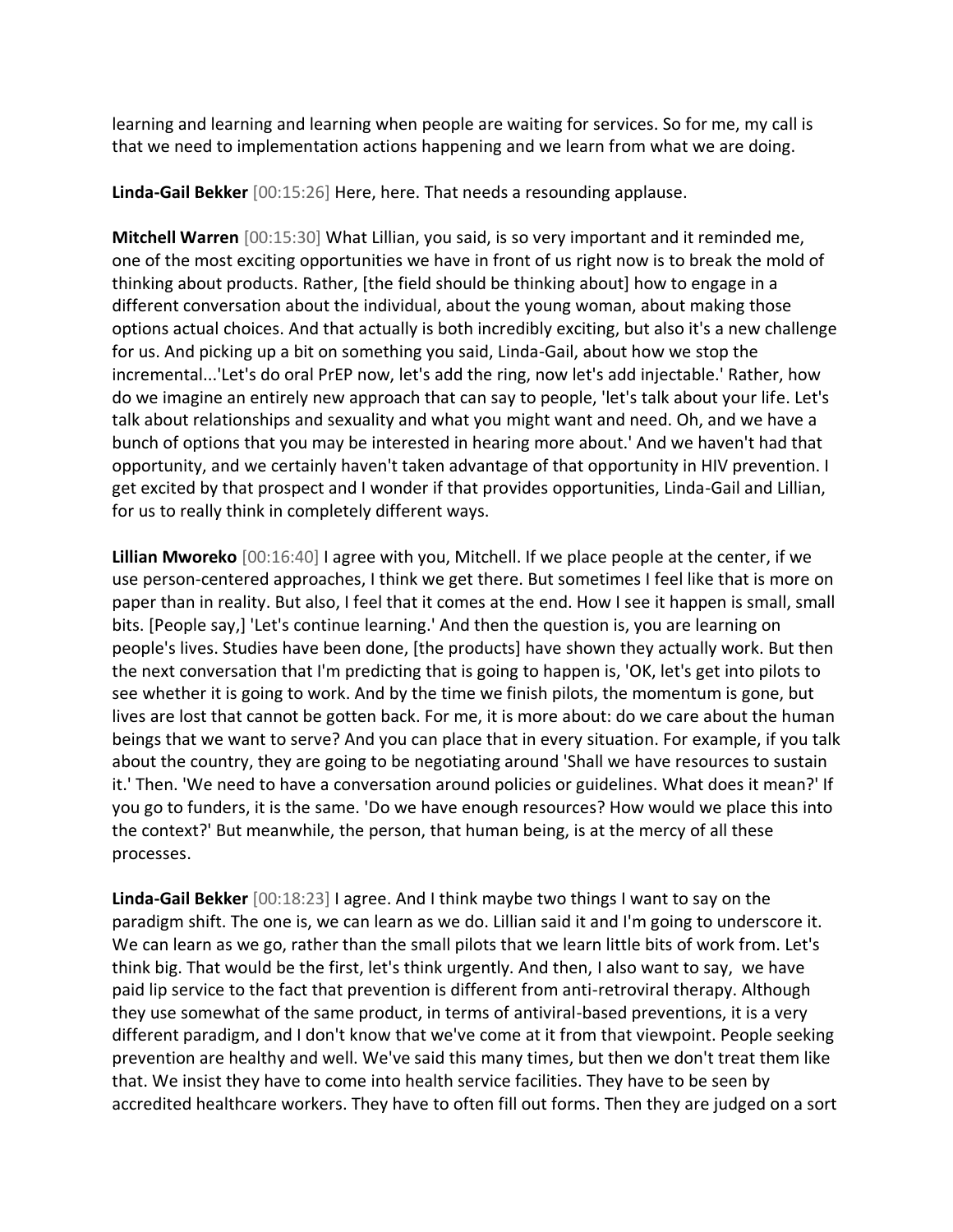of therapeutic basis. Whereasm when we think about offering anything else to people that we want them to freely take up for their own good, their own value, we, in a way, flood the market, if I could use that terminology. We go out and we make it very accessible. We put it at their disposal with largesse and generosity. And then people say, 'Well, I can use this. I can make this work for me.' Think of any marketing strategy. Yet we constantly, I don't know, go down the rabbit hole of turning this into a medical intervention. As long as we do that, that is going to be problematic. I use the COVID vaccine strategy as an example, because I think we did quite well. Certainly, in my country, you know, we differentiated delivery and service quite extraordinarily, and people did take them up in the millions. You know, we reached millions and millions of people around the world.

**Jeanne Baron** [00:20:37] Such powerful lessons about what not to do from oral PrEP and powerful models of innovation from distributing COVID-19 vaccines. Are there early signs that we've learned the lessons, that we're preparing to flood the market, as you put it, and make it super easy to get these tools, instead of expecting people to go to the clinic, for example?

**Linda-Gail Bekker** [00:20:59] No. So Jeanne, on the contrary. I'm very worried that I'm already getting a sense of rationing, of choosing particular populations [to get these products]. Some of that might be anxiety about how much it's going to cost, the availability. But that immediately pushes us into stigmatizing the products and moving them into a more exclusive kind of framework. And that we need to fight against with all of our power. It does come somewhat down to logistics. You know, these are products that have to be made in the factory. Of course, they cost money to make and then they have to be licensed, and then they have to be brought to countries and rolled out. So we understand all the logistics. But I think at every turn, we need to keep saying, 'how do we distribute this like we would our favorite bottled water? How do we get this out?' Very important that we don't think about a particular population. The word I coined during tenofovir and emtricitabine rollout was offering hesitancy.

**Jeanne Baron** [00:22:11] Tenofovir and emtricitabine are the active ingredients in oral PrEP.

**Linda-Gail Bekker** [00:22:16] Yes. And by that, I mean that we ourselves, as the providers, regulated and drip-fed the tenofovir emtricitabine prevention miracle. We didn't treat it like something we wanted to flood the market with. And that, I think, really harmed the tool itself. Because people, one, became suspicious of it. Two, it became stigmatized. Three, it was just hard to find and hard to access. So we have to fight that at all cost.

**Jeanne Baron** [00:22:53] Mitchell, is there any lesson that is getting learned, that you want to call out? And if you've got a different warning light flashing than Linda-Gail, what is it?

**Mitchell Warren** [00:23:01] I actually agree with a lot of what Linda-Gail described, and I worry that we are still in that too small, too slow approach to implementation science rather than thinking about how to get more urgently to scale. But I do think we are learning, and I think there are few examples. When the dapivirine vaginal ring got its original positive scientific opinion from the European Medicines Agency last year, the World Health Organization almost